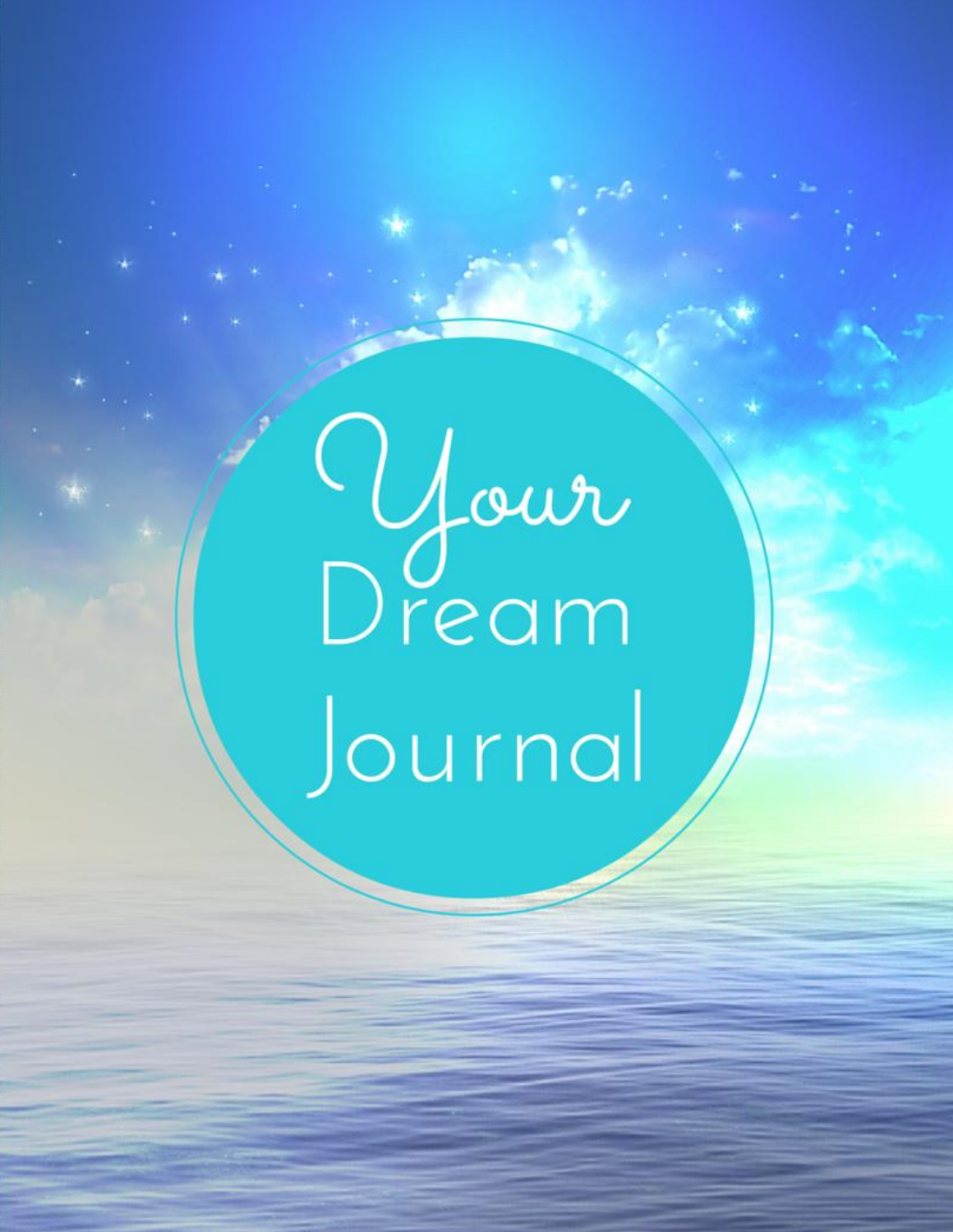This journal is my gift to you. I have provided a sample dream and sample interpretation to get you started. There are some blank pages you can print out and use to record your own dreams. Remember that the more you get in the habit of recording your dreams, the more you will remember your dreams. Enjoy!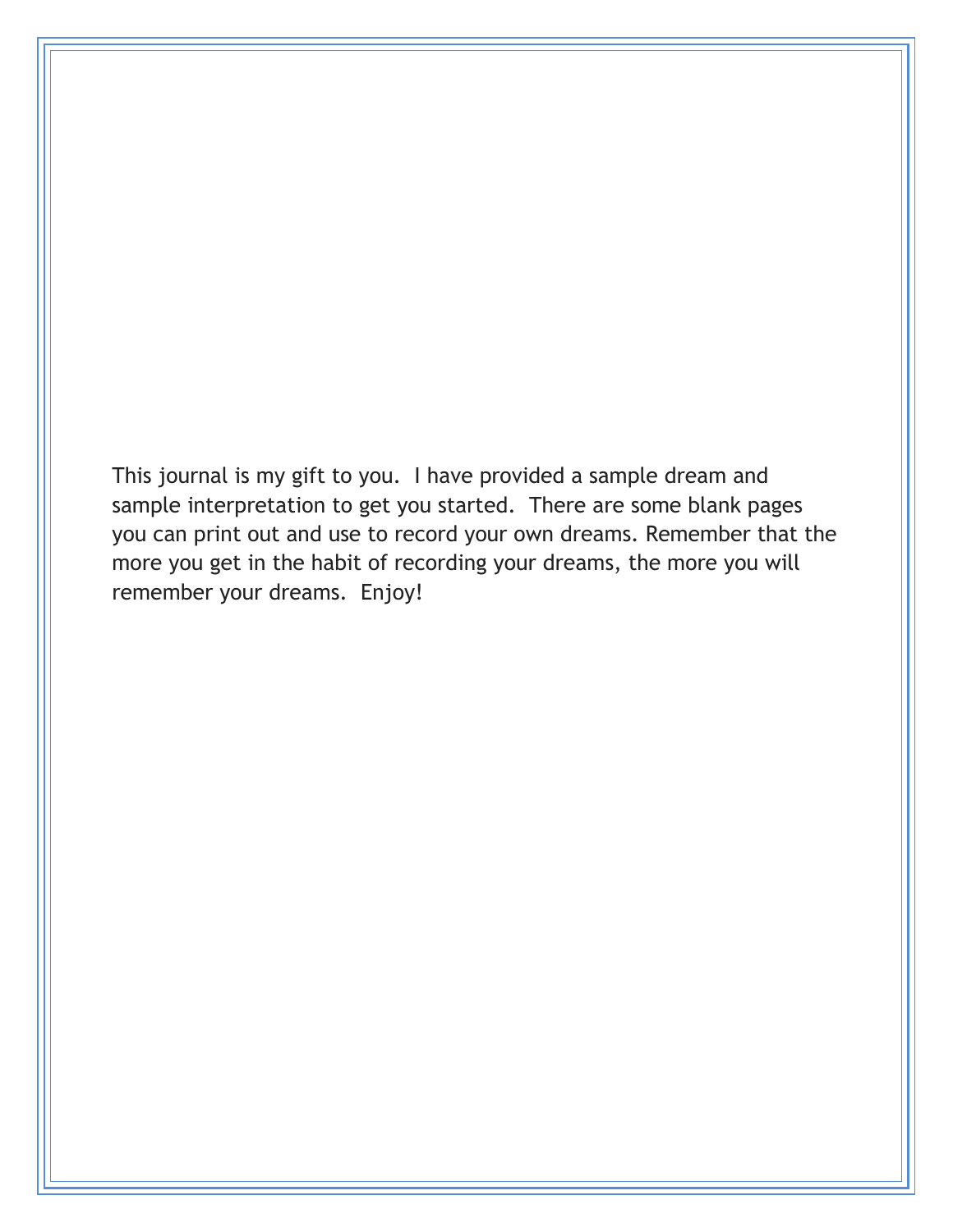Date: June 23rd 2015

Title: Handsome Stranger In Elevator

Characters in Dream: Myself, Handsome Stranger, UPS Guy, Old Woman

#### Content of Dream:

I was in an elevator and I saw the most handsome man I have met in my entire life. We were in there for what seemed like forever. I recall there was a UPS guy who got off on the third floor. Then around the seventh floor an old woman got on the elevator and was with us for a few floors. She got off and we rode the rest of the way in silence. I don't know who this man was but I hope to see him again.

**Elevator:** A vehicle that you ride in that takes you to different floors in a building and all the way to the top. You can go up or down and you decide which floor you want to get on or off. People sometimes fear being stuck in an elevator. It can also be used to describe success as to 'elevate" or to have one's own private elevator.

**UPS Guy:** Someone who delivers packages

**Old Woman:** Wiser part of myself

**Handsome Stranger:** My male side, possibly representing a desire to meet someone who looks like this.

**Numbers in Dream:** 3 and 7. 3 plus 7 equals 10. 1 plus 0 equals 1. If you are into numerology this may have greater significance, however, numbers or number sequences are important to pay attention to nonetheless.

### What was the action in the dream?

I was riding on the elevator in silence yet aware of who was around me. I don't know what floor I was going to and did not push any buttons. It would appear that I was simply along for the ride. My role in this dream was a passive one.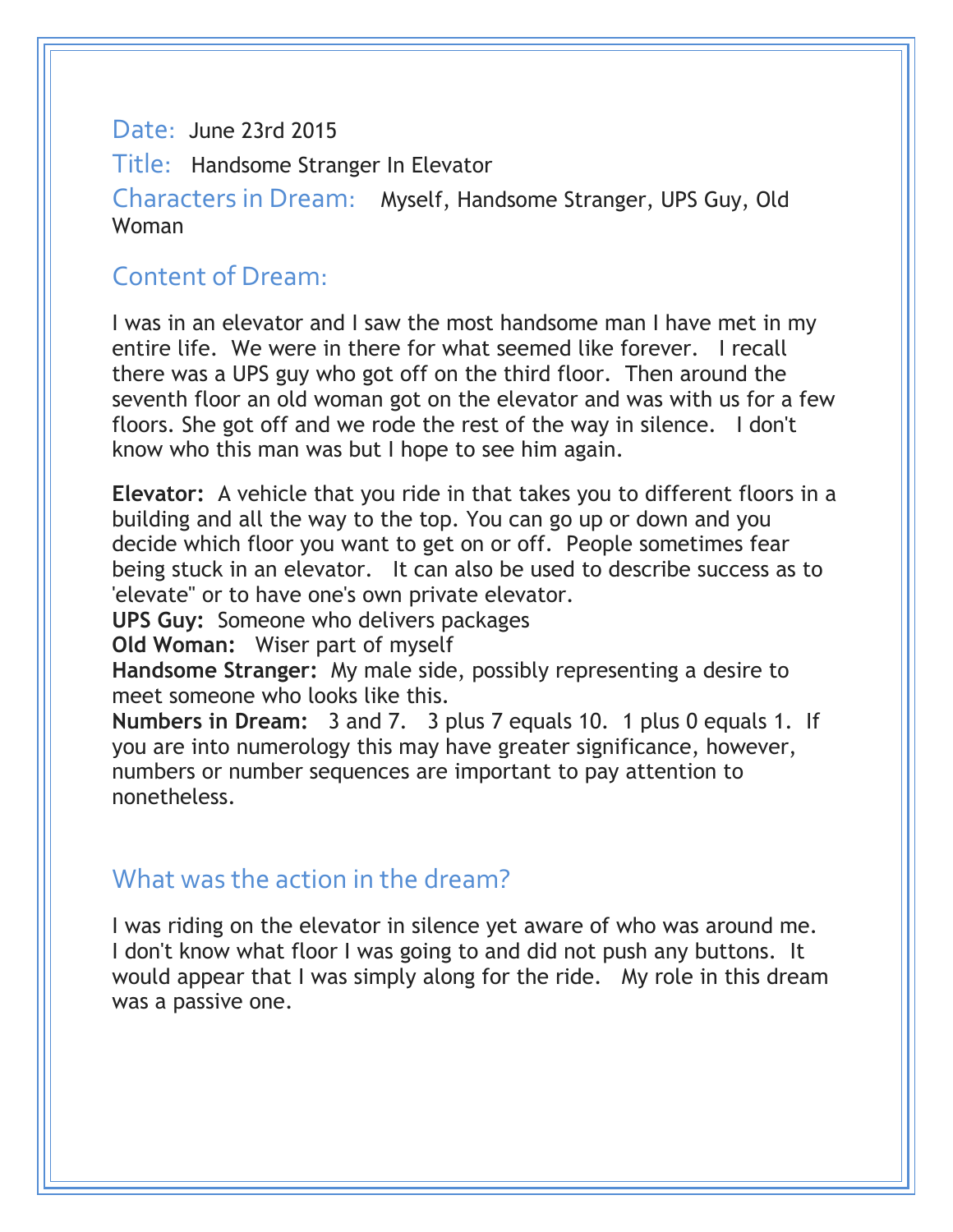# What was the emotion or feeling in the dream?

I really do not recall feeling anything except a bit of attraction and curiosity about the handsome man. I was somewhat relieved yet also a bit anxious when the UPS Guy and the Old Woman got off the elevator as we were all alone and the element of sexual tension was so thick you could cut it with a knife. I was hoping he would speak to me but he did not say a word. I did not speak to him. I just stood there staring at the elevator door and looking at him with my peripheral vision.

# What was the emotion or feeling upon waking? Was it different? If so, what was different?

I felt a little disappointed that all I did was look at him from the corners of my eye. I never turned to face him, smiled or said hello. I had no idea why I was even on the elevator or which floor I was going to. I was just standing there, watching people getting on and off the elevator.

#### Conclusion:

I think this dream is telling me that if I do not have a plan for where I want to go in life that I am going to be in the passenger seat and others will make decisions for me, hence the other people pushing the buttons in the elevator. Not looking at or speaking to the handsome man might be representing my being afraid or unsure of how to go after something I want.

I wonder if these numbers will show up again in a future dream and I will definitely be looking out for any patterns that feature the numbers 3, 7 and 10 or 1.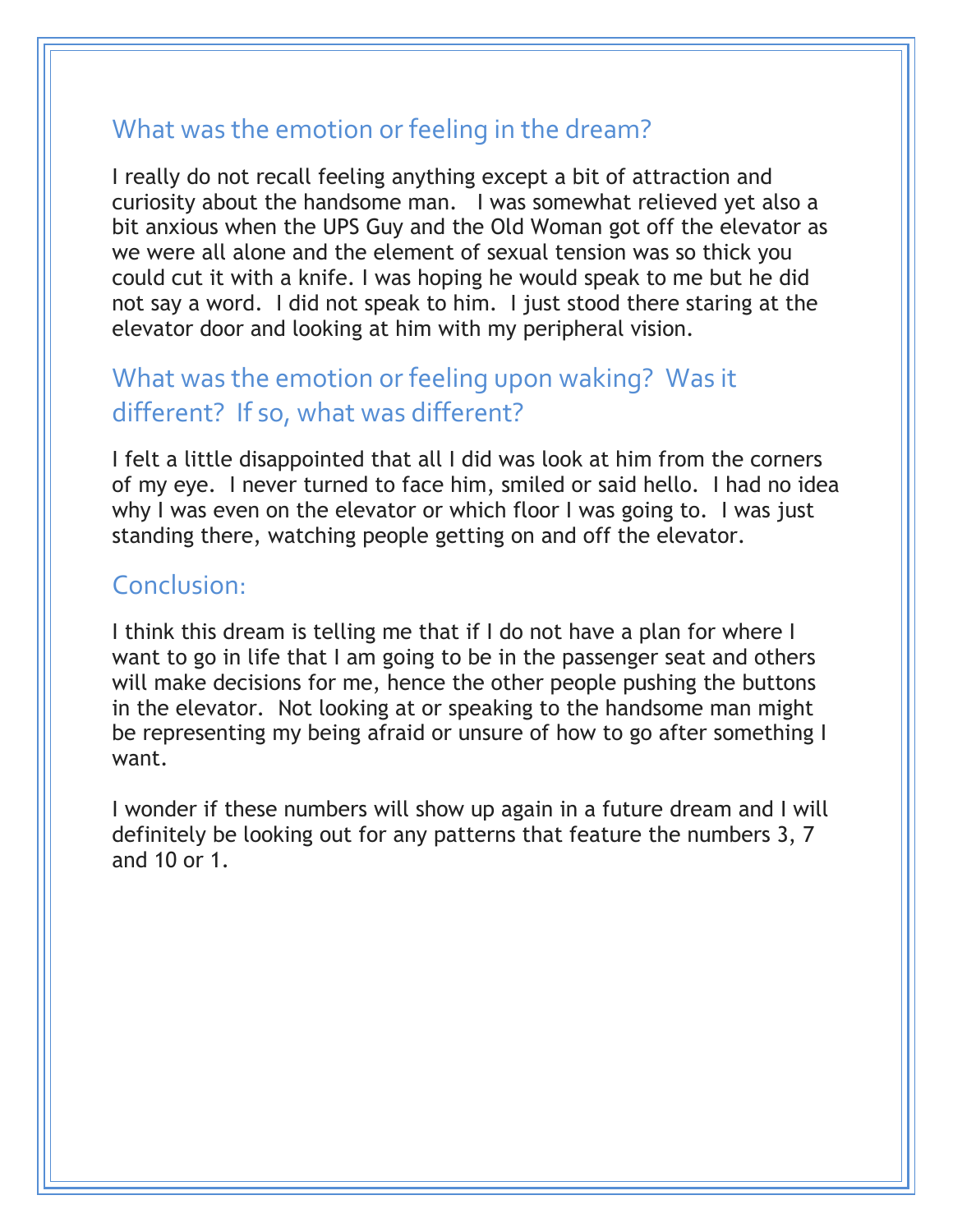Date:

Title:

Characters in Dream:

Content of Dream:

What was the action in the dream?